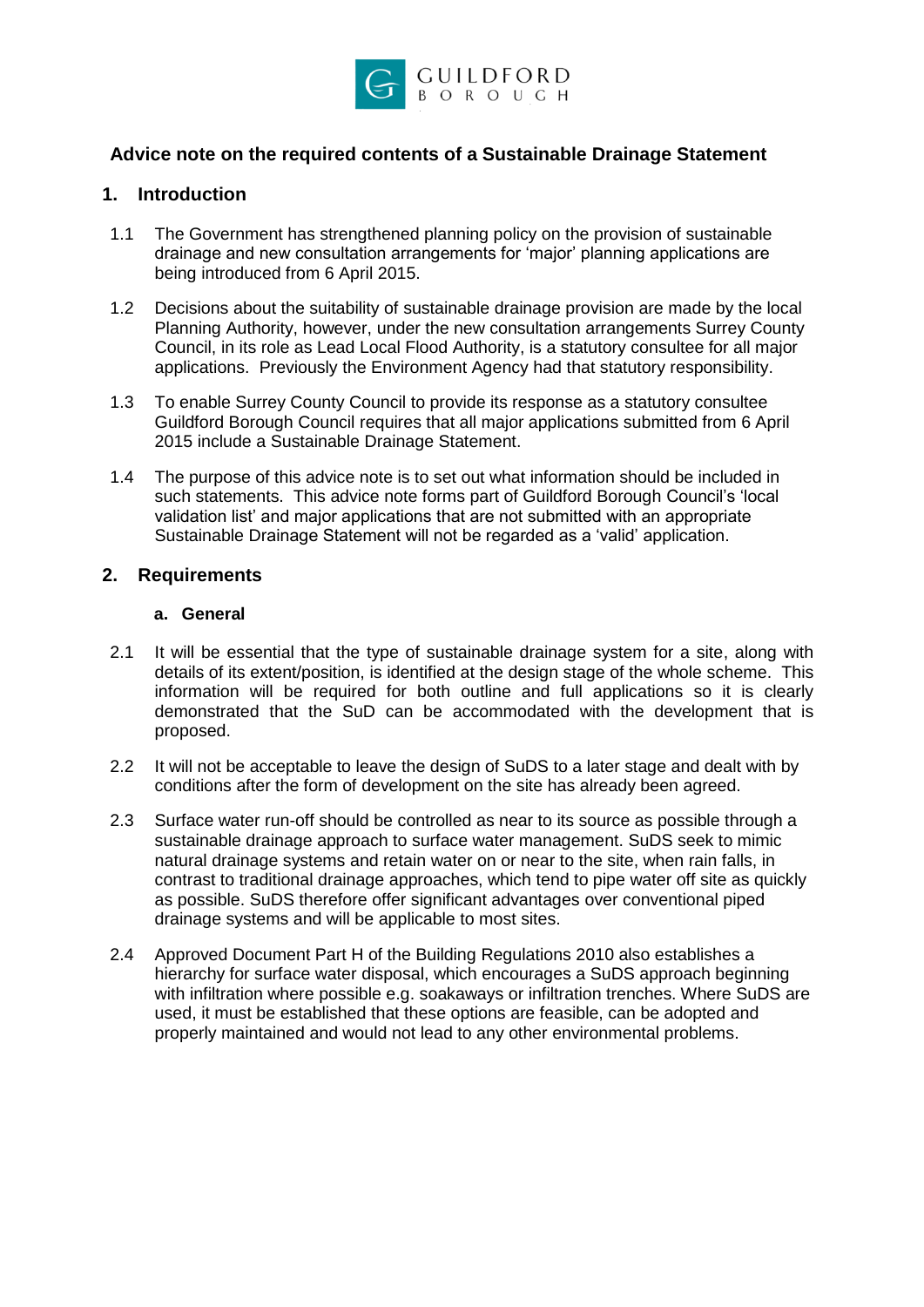

- 2.5 Where the intention is to dispose to soakaway, these should be shown to work through an appropriate assessment carried out under Building Research Establishment Digest 365.
- 2.6 Before disposal of surface water to the public sewer is considered all other options set out in Approved Document Part H of the Building Regulations 2010 should be exhausted. When no other practicable alternative exists to dispose of surface water other than the public sewer, the Water Company or its agents should confirm that there is adequate spare capacity in the existing system taking future development requirements into account.
- 2.7 Where an application is part of a larger site which already has planning permission it is essential that the new proposal does not compromise the drainage scheme already approved.
- 2.8 Development which involves a culvert or an obstruction to flow on an Ordinary Watercourse will require consent under the Land Drainage Act 1991 and the Floods and Water Management Act 2010. In the case of an Ordinary Watercourse the responsibility for Consenting lies with the Lead Local Flood Authority (LLFA). An Ordinary Watercourse is defined as any watercourse not identified as a Main River on maps held by the Environment Agency and DEFRA. For further information on Ordinary Watercourses contact the LLFA. We would still wish to be consulted on any proposed culverting or an obstruction to flow on a Main River

### **b. Content of the Sustainable Drainage Statement**

- 2.9 The Statement will draw on other information contained with the Planning Application and in particular any Flood risk Assessment and must provide a clear explanation of the SuD proposed and the reasons why it is the most suitable for the site.
- 2.10 As a minimum the following information must be provided in the statement:
	- a. Site location plan.
	- b. Topographical survey information of the site to show existing site levels.
	- c. Details of the site's geology/drift material overlaying it.
	- d. Details of any contamination on the site and how this has been taken into account in the SuD design
	- e. Proposed type of development and layout.
	- f. Demonstration that the proposed form of sustainable drainage proposed has had regard to the SuD hierarchy.
	- g. Layout showing where the sustainable drainage infrastructure will be located on the site (e.g. location of water storage).
	- h. Details of any proposed drainage off the site (e.g. groundwater movement, ditches, pipes, etc) and where it will drain to.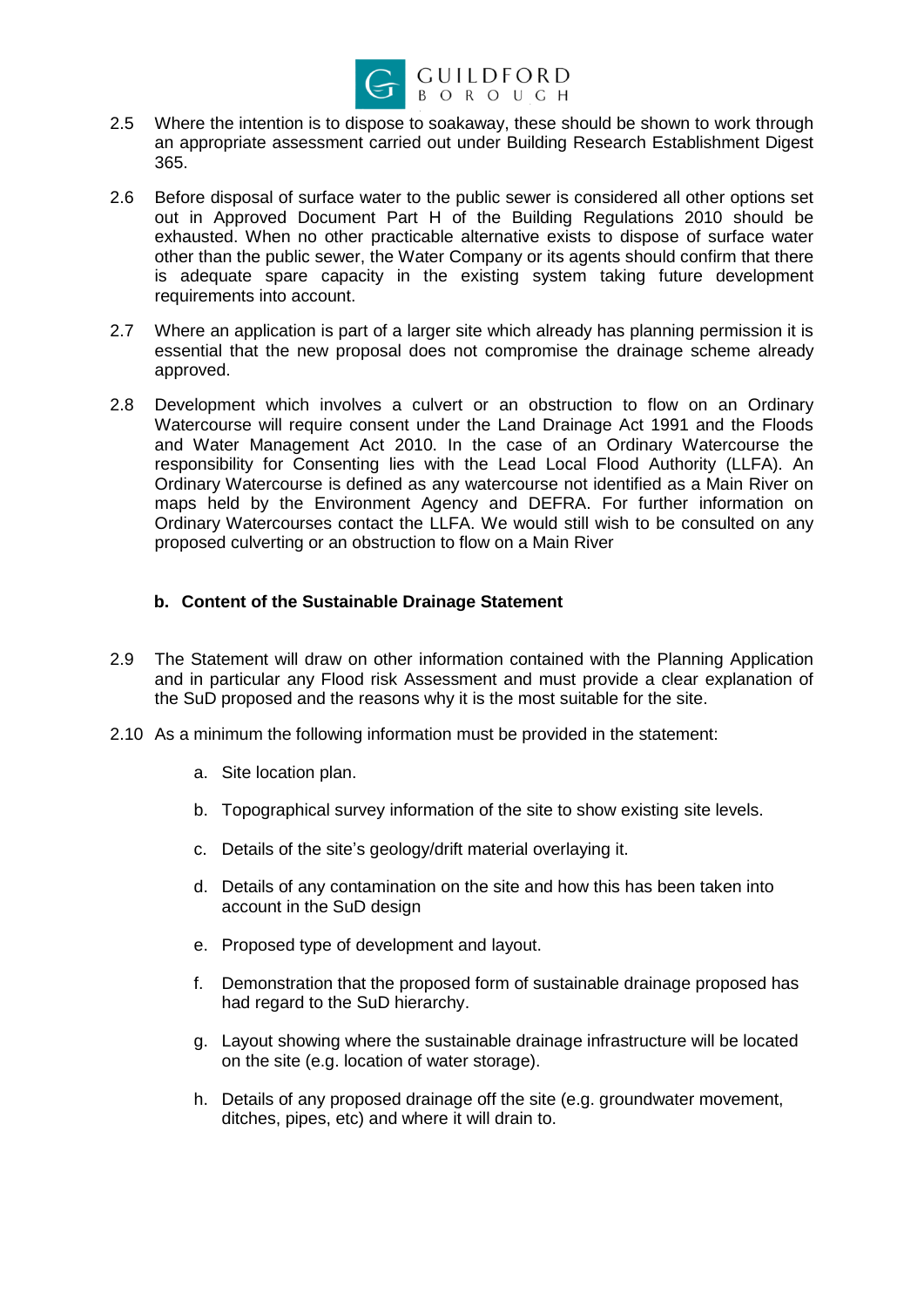

- i. Micro-drainage calculations of existing and proposed run-off rates and volumes unless full infiltration test in accordance with BRE 365 are submitted. Back-up attenuation scheme if on-site infiltration is proposed.
- j. Details of the management and maintenance of the SUD so it continues to meet the requirements (currently in the draft National Standards) for the lifetime of the development.
- k. Details of how the management and maintenance will be secured for the lifetime of the development.
- 2.11 In all cases the pro-forma at Appendix A to this Advice Note must be submitted.

## **3. Further information and guidance**

- 3.1 Applicants are strongly advised to discuss their proposals with Surrey County Council at the pre-application stage to ensure that an acceptable SuDS scheme is submitted. You should contact Surrey County Council directly for details of their pre-application process.
- 3.2 For general clarification of these requirements please contact Guildford Borough Council.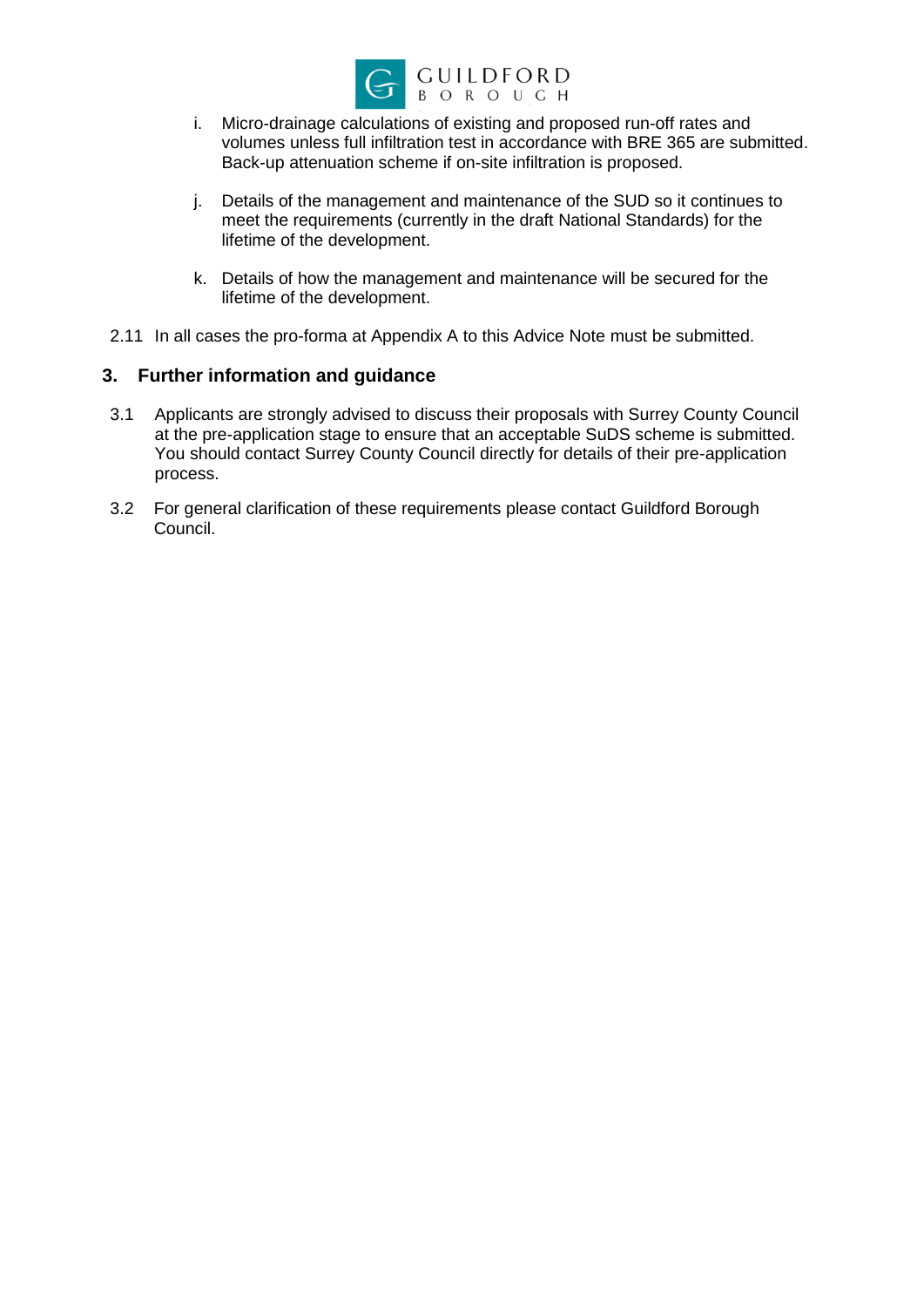

# **Appendix A**

# **Pro-forma to accompany Sustainable Drainage Statements**

This pro-forma accompanies (xxx Council's) Advice Note on the required contents of a Sustainable Drainage Statement. It must be completed in full and attached to that Statement and will form part of the essential information required by Surrey Council in its role as Lead Local Flood Authority and 'statutory consultee' on SuDs for all 'major' planning applications. The pro-forma is supported by the Defra/EA [guidance on Rainfall Runoff Management.](http://evidence.environment-agency.gov.uk/FCERM/Libraries/FCERM_Project_Documents/Rainfall_Runoff_Management_for_Developments_-_Revision_E.sflb.ashx) and uses the storage calculator on [www.UKsuds.com](http://www.uksuds.com/). The pro-forma should be considered alongside other supporting SuDS Guidance, but focuses on ensuring flood risk is not made worse elsewhere. This pro-forma is based upon current industry standard practice.

#### **1. Site Details**

| <b>Site</b>                                                               |  |
|---------------------------------------------------------------------------|--|
| Address & post code or LPA reference                                      |  |
| <b>Grid reference</b>                                                     |  |
| Is the existing site developed or Greenfield?                             |  |
| Total Site Area served by drainage system (excluding<br>open space) (Ha)* |  |

**\*** The Greenfield runoff off rate from the development which is to be used for assessing the requirements for limiting discharge flow rates and attenuation storage from a site should be calculated for the area that forms the drainage network for the site whatever size of site and type of drainage technique. Please refer to the Rainfall Runoff Management document or CIRIA manual for detail on this.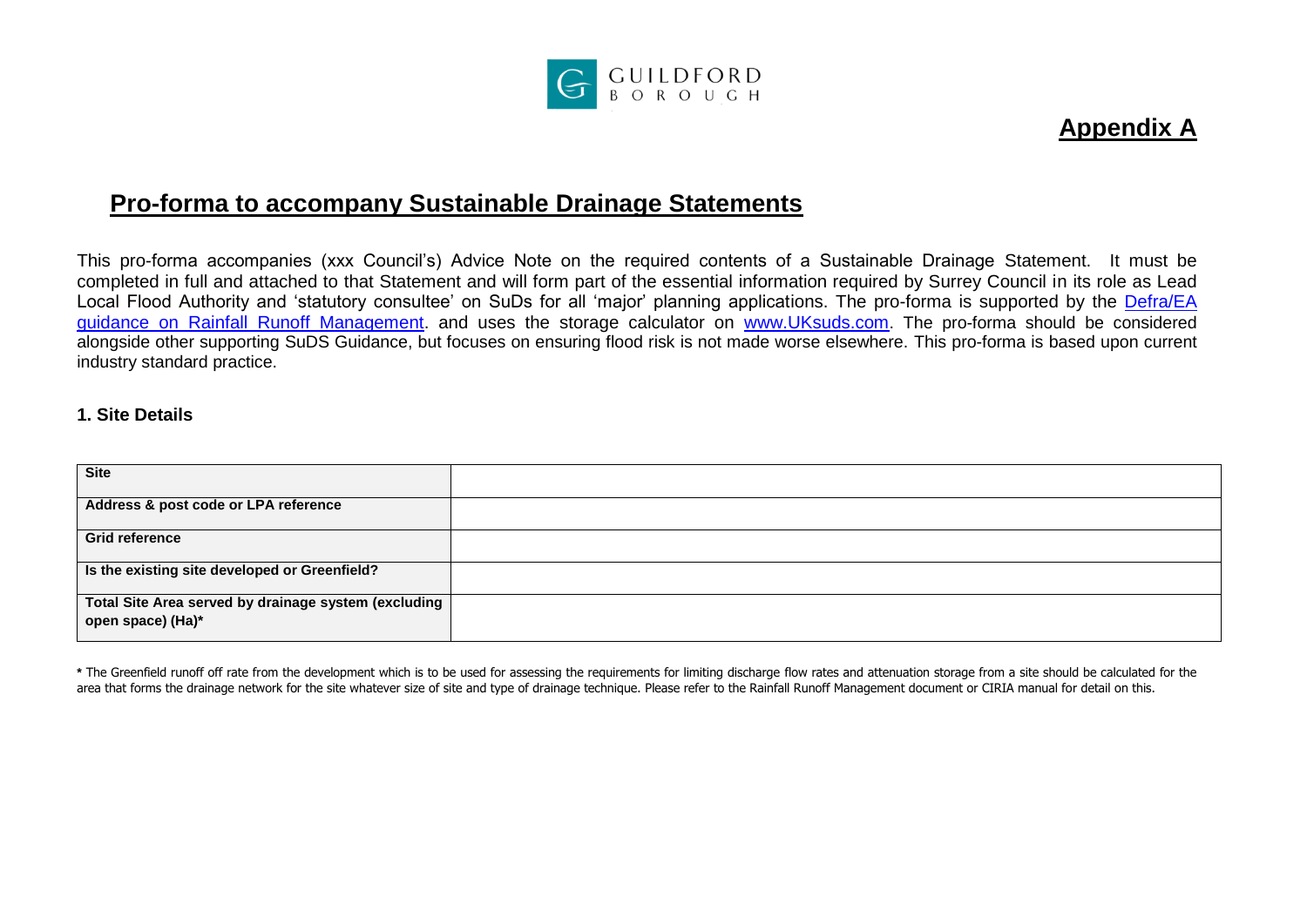

## **2. Impermeable Area**

|                                                               | <b>Existing</b> | Proposed | <b>Difference</b>   | Notes for developers & Local Authorities                                                                                                                                                                                                                  |
|---------------------------------------------------------------|-----------------|----------|---------------------|-----------------------------------------------------------------------------------------------------------------------------------------------------------------------------------------------------------------------------------------------------------|
|                                                               |                 |          | (Proposed-Existing) |                                                                                                                                                                                                                                                           |
| Impermeable area (ha)<br>(areas to be shown on a<br>plan)     |                 |          |                     | If the proposed amount of impermeable surface is greater, then runoff rates and volumes<br>will increase. Section 6 must be filled in. If proposed impermeability is equal or less than<br>existing, then section 6 can be skipped & section 7 filled in. |
| <b>Drainage</b><br>Method<br>(infiltration/sewer/watercourse) |                 |          | N/A                 | If different from the existing, please fill in section 3. If existing drainage is by infiltration and<br>the proposed is not, discharge volumes may increase. Fill in section 6.                                                                          |

# **3. Proposing to Discharge Surface Water via**

|                             | <b>Yes</b> | No | Evidence that this is possible | Notes for developers & Local Authorities                                                    |
|-----------------------------|------------|----|--------------------------------|---------------------------------------------------------------------------------------------|
| <b>Infiltration</b>         |            |    |                                | e.g. soakage tests. Section 6 (infiltration) must be filled in if infiltration is proposed. |
| To watercourse              |            |    |                                | e.g. Is there a watercourse nearby?                                                         |
| To surface water sewer      |            |    |                                | Confirmation from sewer provider that sufficient capacity exists for this connection.       |
| <b>Combination of above</b> |            |    |                                | e.g. part infiltration part discharge to sewer or watercourse. Provide evidence above.      |

# **4. Peak Discharge Rates** – This is the maximum flow rate at which storm water runoff leaves the site during a particular storm event.

|                        | <b>Existing</b><br>Rates (I/s) | <b>Proposed</b><br>Rates (I/s) | Difference (I/s)<br>(Proposed-Existing) | Notes for developers & Local Authorities                                                                                                                                                      |
|------------------------|--------------------------------|--------------------------------|-----------------------------------------|-----------------------------------------------------------------------------------------------------------------------------------------------------------------------------------------------|
| <b>Greenfield QBAR</b> |                                | N/A                            | N/A                                     | QBAR is approx. 1 in 2 storm event. Provide this if Section 6 (QBAR) is proposed.                                                                                                             |
| $1$ in $1$             |                                |                                |                                         | Proposed discharge rates (with mitigation) should be no greater than existing rates for all<br>corresponding storm events. e.g. discharging all flow from site at the existing 1 in 100 event |
| $1$ in $30$            |                                |                                |                                         | increases flood risk during smaller events.                                                                                                                                                   |
| 1in 100                |                                |                                |                                         |                                                                                                                                                                                               |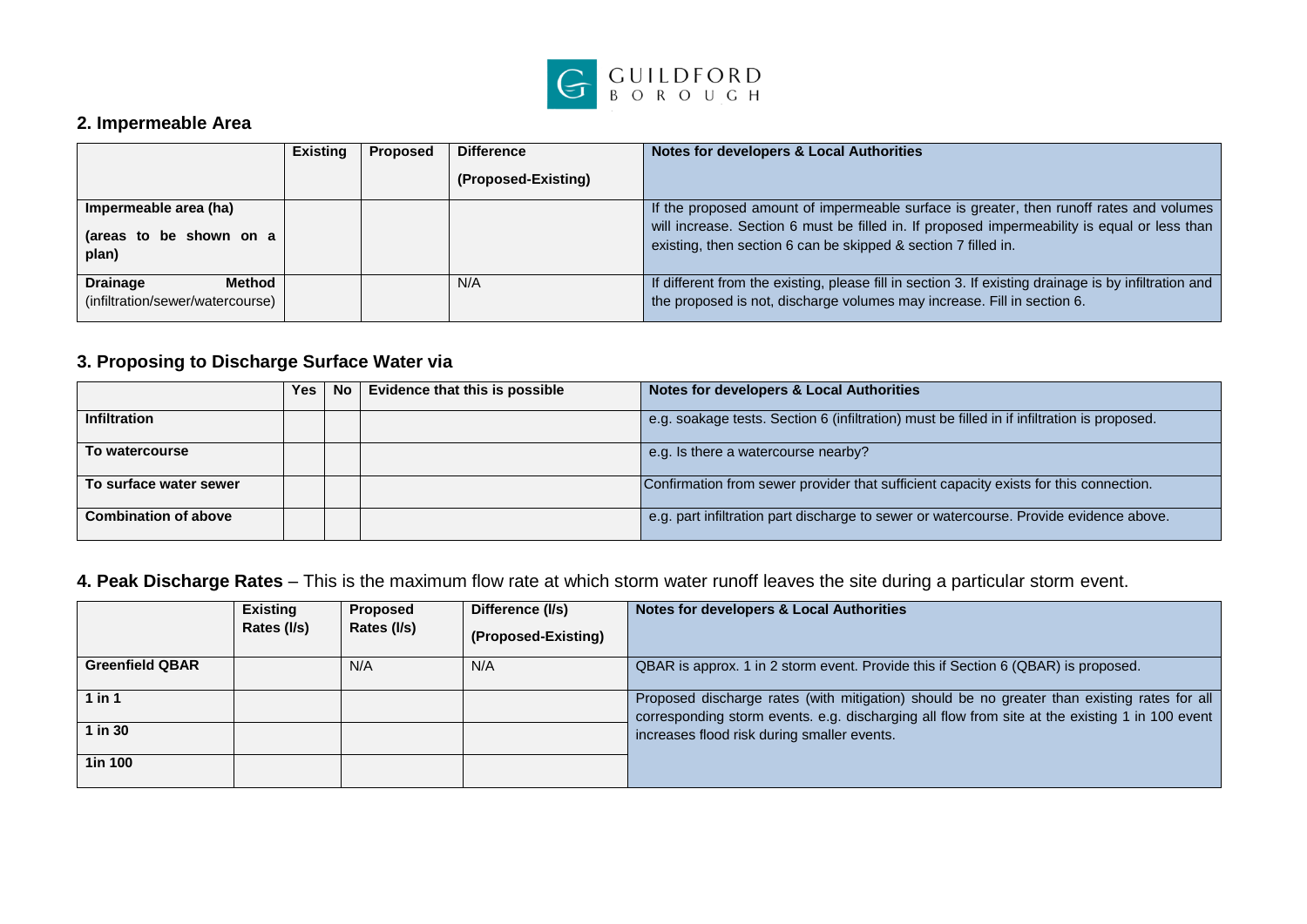

| 1 in 100 plus climate  <br>N/A | To mitigate for climate change the proposed 1 in 100 +CC must be no greater than the            |
|--------------------------------|-------------------------------------------------------------------------------------------------|
| change                         | existing 1 in 100 runoff rate. If not, flood risk increases under climate change. 30% should be |
|                                | added to the peak rainfall intensity.                                                           |

**5. Calculate additional volumes for storage** –The total volume of water leaving the development site. New hard surfaces potentially restrict the amount of stormwater that can go to the ground, so this needs to be controlled so not to make flood risk worse to properties downstream.

|                                 | <b>Existing</b><br>Volume $(m^3)$ | <b>Proposed</b><br>Volume $(m^3)$ | Difference (m <sup>3</sup> )<br>(Proposed-Existing) | <b>Notes for developers &amp; Local Authorities</b>                                                                                                                                      |
|---------------------------------|-----------------------------------|-----------------------------------|-----------------------------------------------------|------------------------------------------------------------------------------------------------------------------------------------------------------------------------------------------|
| 1 in 1                          |                                   |                                   |                                                     | Proposed discharge volumes (without mitigation) should be no greater than existing volumes<br>for all corresponding storm events. Any increase in volume increases flood risk elsewhere. |
| $1$ in $30$                     |                                   |                                   |                                                     | Where volumes are increased section 6 must be filled in.                                                                                                                                 |
| 1in 100                         |                                   |                                   |                                                     |                                                                                                                                                                                          |
| 1 in 100 plus climate<br>change |                                   |                                   |                                                     | To mitigate for climate change the volume discharge from site must be no greater than the<br>existing 1 in 100 storm event. If not, flood risk increases under climate change.           |

**6. Calculate attenuation storage –** Attenuation storage is provided to enable the rate of runoff from the site into the receiving watercourse to be limited to an acceptable rate to protect against erosion and flooding downstream. The attenuation storage volume is a function of the degree of development relative to the greenfield discharge rate.

|                                                                                                | Notes for developers & Local Authorities                                                                                       |
|------------------------------------------------------------------------------------------------|--------------------------------------------------------------------------------------------------------------------------------|
| Storage Attenuation volume (Flow rate control) required to<br>retain rates as existing $(m^3)$ | Volume of water to attenuate on site if discharging at existing rates.<br>Can't be used where discharge volumes are increasing |
|                                                                                                |                                                                                                                                |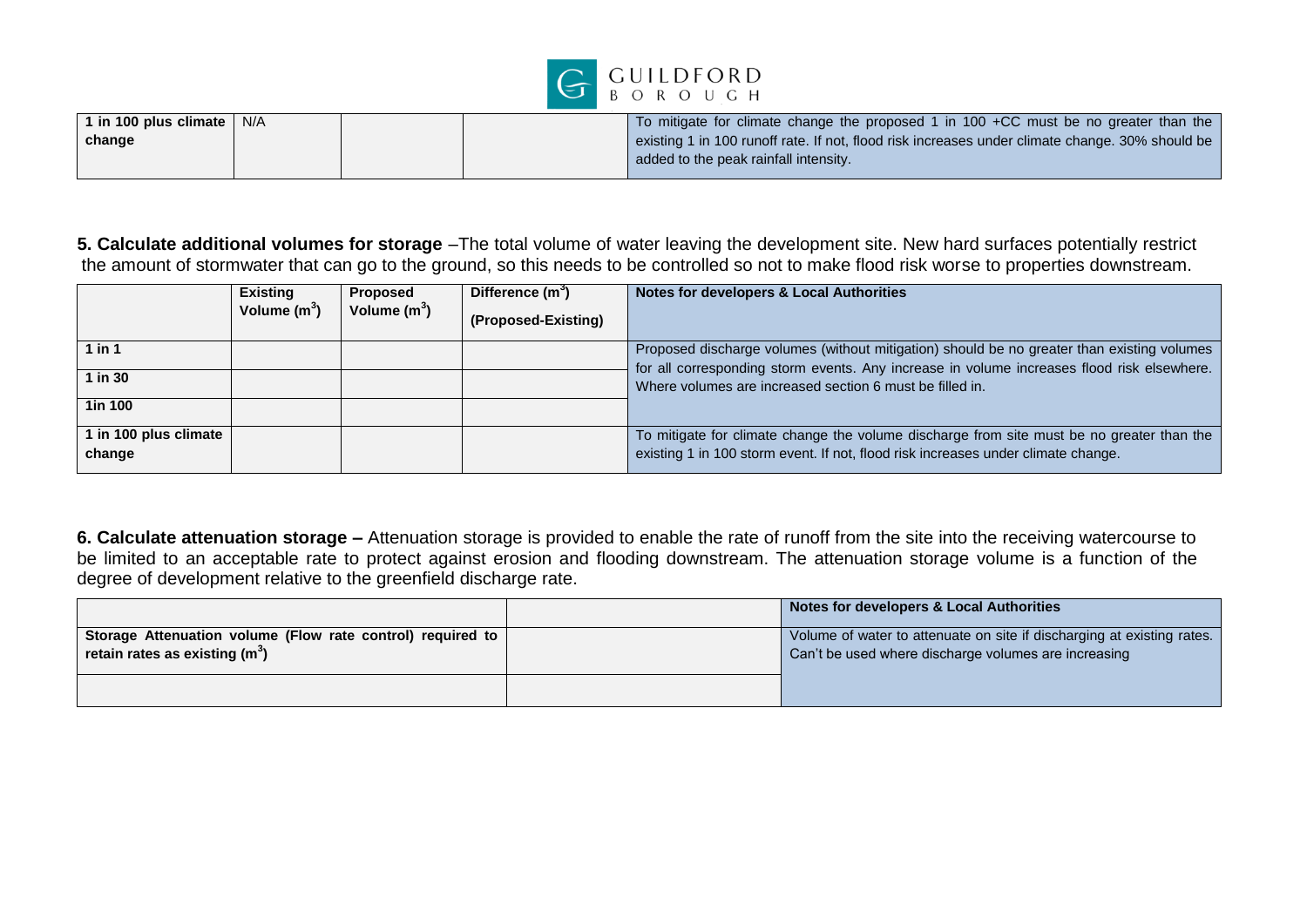

## **7. How is Storm Water stored on site?**

Storage is required for the additional volume from site but also for holding back water to slow down the rate from the site. This is known as attenuation storage and long term storage. The idea is that the additional volume does not get into the watercourses, or if it does it is at an exceptionally low rate. You can either infiltrate the stored water back to ground, or if this isn't possible hold it back with on-site storage. Firstly, can infiltration work on site?

|                                                             |                                                                                                      | <b>Notes for developers &amp; Local Authorities</b>                                                                                                                                                            |
|-------------------------------------------------------------|------------------------------------------------------------------------------------------------------|----------------------------------------------------------------------------------------------------------------------------------------------------------------------------------------------------------------|
| <b>Infiltration</b>                                         | State the Site's Geology and known Source<br><b>Protection Zones (SPZ)</b>                           | Avoid infiltrating in made ground. Infiltration rates are highly variable<br>and refer to Environment Agency website to identify and source<br>protection zones (SPZ)                                          |
|                                                             | Are infiltration rates suitable?                                                                     | Infiltration rates should be no lower than $1x10^{-6}$ m/s.                                                                                                                                                    |
|                                                             | State the distance between a proposed infiltration<br>device base and the ground water (GW) level    | Need 1m (min) between the base of the infiltration device & the water<br>table to protect Groundwater quality & ensure GW doesn't enter<br>infiltration devices. Avoid infiltration where this isn't possible. |
|                                                             | Were infiltration rates obtained by desk study or<br>infiltration test?                              | Infiltration rates can be estimated from desk studies at most stages of<br>the planning system if a back up attenuation scheme is provided                                                                     |
|                                                             | Is the site contaminated? If yes, consider advice<br>from others on whether infiltration can happen. | Water should not be infiltrated through land that is contaminated. The<br>Environment Agency may provide bespoke advice in planning<br>consultations for contaminated sites that should be considered.         |
| In light of the<br>above<br>is<br>infiltration<br>feasible? | Yes/No? If the answer is No, please identify how<br>the storm water will be stored prior to release  | If infiltration is not feasible how will the additional volume be stored?<br>The applicant should then consider the following options in the next<br>section.                                                  |
|                                                             |                                                                                                      |                                                                                                                                                                                                                |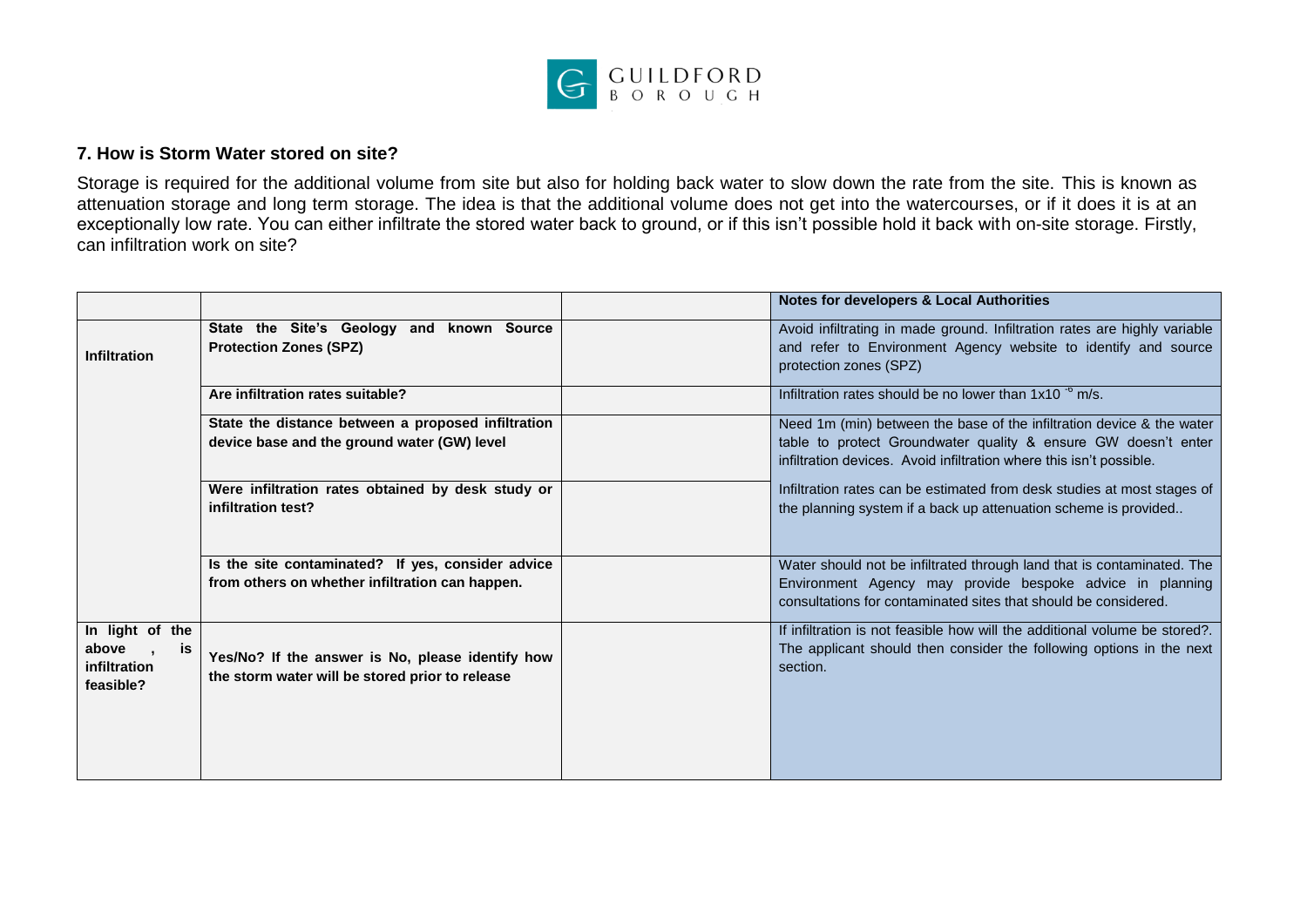

#### **Storage requirements**

The developer must confirm that either of the two methods for dealing with the amount of water that needs to be stored on site.

**Option 1 Simple** – Store both the additional volume and attenuation volume in order to make a final discharge from site at **QBAR** (Mean annual flow rate). This is preferred if no infiltration can be made on site. This very simply satisfies the runoff rates and volume criteria.

**Option 2 Complex** – If some of the additional volume of water can be infiltrated back into the ground, the remainder can be discharged at a very low rate of 2 l/sec/hectare. A combined storage calculation using the partial permissible rate of 2 l/sec/hectare and the attenuation rate used to slow the runoff from site.

|                                                         | Notes for developers & Local Authorities                             |
|---------------------------------------------------------|----------------------------------------------------------------------|
| Please confirm what option has been chosen and how much | The developer at this stage should have an idea of the site          |
| storage is required on site.                            | characteristics and be able to explain what the storage requirements |
|                                                         | are on site and how it will be achieved.                             |
|                                                         |                                                                      |

#### **8. Please confirm**

|                                                                                                                   | <b>Notes for developers &amp; Local Authorities</b>                                                                                                                                                                                               |
|-------------------------------------------------------------------------------------------------------------------|---------------------------------------------------------------------------------------------------------------------------------------------------------------------------------------------------------------------------------------------------|
| Which Drainage Systems measures have been used?                                                                   | SUDS can be adapted for most situations even where infiltration<br>isn't feasible e.g. impermeable liners beneath some SUDS devices<br>allows treatment but not infiltration. See CIRIA SUDS Manual C697.                                         |
| Drainage system can contain in the 1 in 30 storm event<br>without flooding                                        | This a requirement for sewers for adoption & is good practice even<br>where drainage system is not adopted.                                                                                                                                       |
| Any flooding between the 1 in 30 & 1 in 100 plus climate<br>change storm events will be safely contained on site. | Safely: not causing property flooding or posing a hazard to site<br>users i.e. no deeper than 300mm on roads/footpaths. Flood waters<br>must drain away at section 6 rates. Existing rates can be used<br>where runoff volumes are not increased. |
| How are rates being restricted (hydrobrake etc)                                                                   | Hydrobrakes to be used where rates are between 2l/s to 5l/s.<br>Orifices not be used below 5l/s as the pipes may block. Pipes with<br>flows < 2l/s are prone to blockage.                                                                         |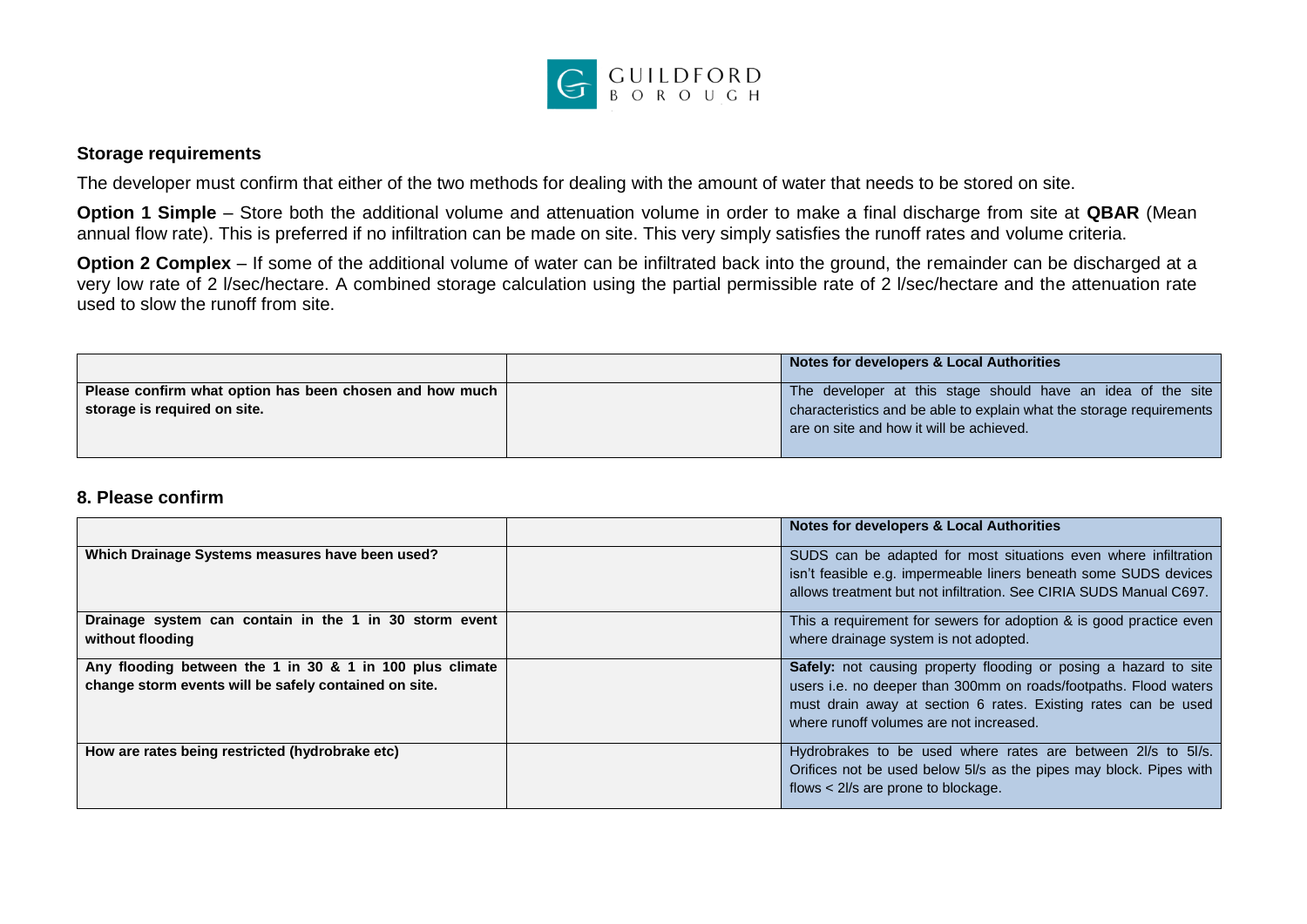

| Please confirm the owners/adopters of the entire drainage<br>systems throughout the development. Please list all the<br>owners. | this Proforma. | If these are multiple owners then a drawing illustrating exactly what<br>features will be within each owner's remit must be submitted with                                                                                                                                                                                                                                                                                                                                                                                                  |
|---------------------------------------------------------------------------------------------------------------------------------|----------------|---------------------------------------------------------------------------------------------------------------------------------------------------------------------------------------------------------------------------------------------------------------------------------------------------------------------------------------------------------------------------------------------------------------------------------------------------------------------------------------------------------------------------------------------|
| How is the entire drainage system to be maintained?                                                                             |                | If the features are to be maintained directly by the owners as stated<br>in answer to the above question please answer yes to this question<br>and submit the relevant maintenance schedule for each feature. If it<br>is to be maintained by others than above please give details of each<br>feature and the maintenance schedule.<br>Clear details of the maintenance proposals of all element of the<br>proposed drainage system must be provided. Poorly maintained<br>drainage can lead to increased flooding problems in the future. |

**10. Evidence** Please identify where the details quoted in the sections above were taken from. i.e. Plans, reports etc. Please also provide relevant drawings that need to accompany your proforma, in particular exceedence routes and ownership and location of SuDS (maintenance access strips etc

| <b>Pro-forma Section</b> | Document reference where details quoted above are taken from | <b>Page Number</b> |
|--------------------------|--------------------------------------------------------------|--------------------|
| <b>Section 2</b>         |                                                              |                    |
| <b>Section 3</b>         |                                                              |                    |
| <b>Section 4</b>         |                                                              |                    |
| <b>Section 5</b>         |                                                              |                    |
| <b>Section 6</b>         |                                                              |                    |
| <b>Section 7</b>         |                                                              |                    |
|                          |                                                              |                    |